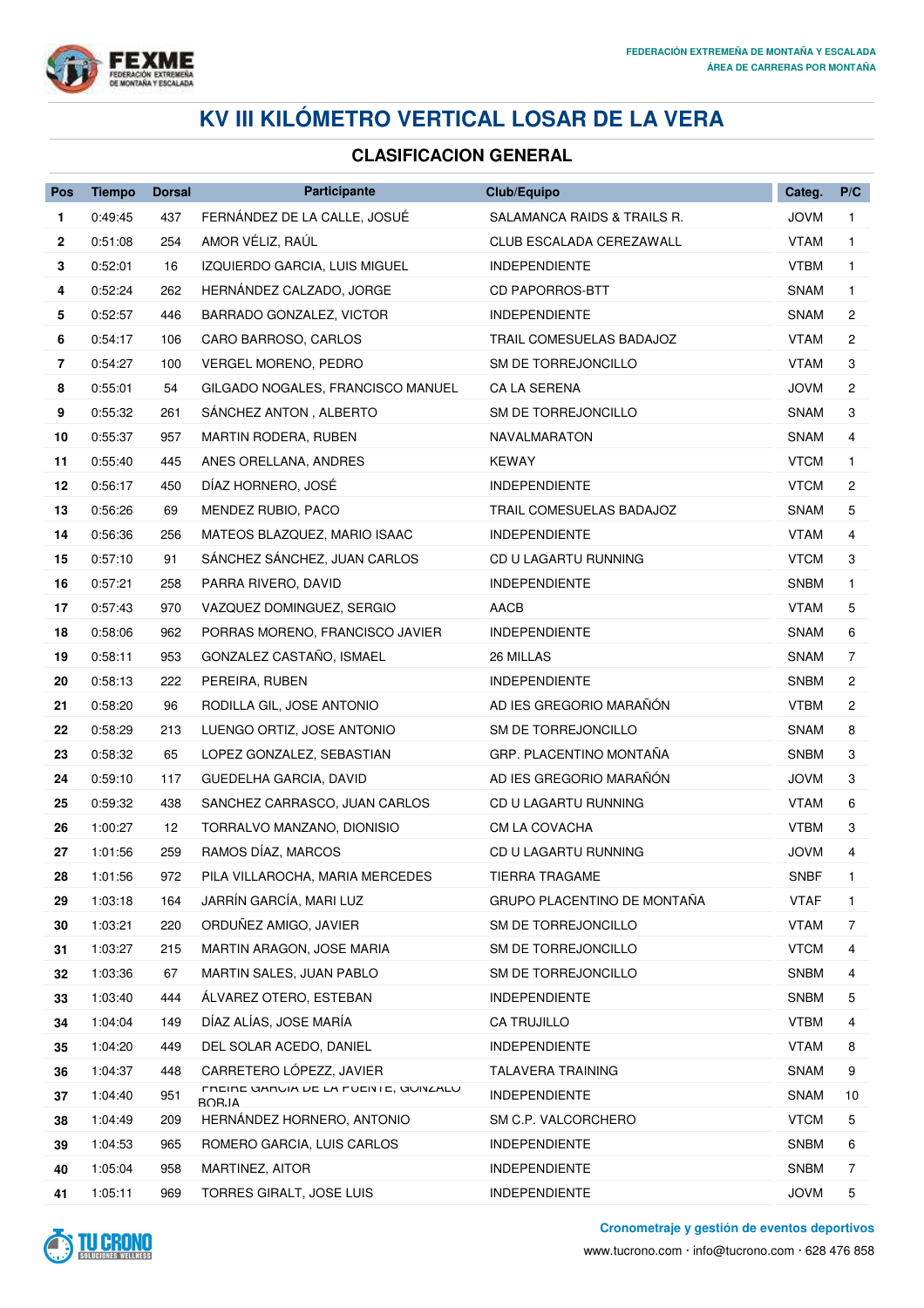| 42 | 1:05:15 | 971 | YELMO RAMÍREZ, ISABELO        | <b>INDEPENDIENTE</b>          | <b>VTCM</b> | 6                 |
|----|---------|-----|-------------------------------|-------------------------------|-------------|-------------------|
| 43 | 1:05:30 | 956 | MARTIN MARTIN, DAVID          | <b>LOSARTAMONTES</b>          | <b>SNBM</b> | 8                 |
| 44 | 1:06:32 | 125 | OSMA CORDERO, JACINTO         | SOC.MONTAÑEROS MONFRAGÜE      | <b>VTBM</b> | 5                 |
| 45 | 1:06:40 | 136 | AMBROSIO ROSELL, MARC         | TRAIL COMESUELAS BADAJOZ      | <b>SNBM</b> | 9                 |
| 46 | 1:08:28 | 260 | RODRIGO NEVADO, ICIAR         | SM CLUB TENIS CABEZARRUBIA    | <b>VTAF</b> | $\overline{2}$    |
| 47 | 1:08:37 | 255 | GIL BARQUERO, JESUS           | CM LA COVACHA                 | <b>VTCM</b> | $\overline{7}$    |
| 48 | 1:09:24 | 200 | FLORIANO ANDRADA, DANIEL      | <b>CRAZZYRUNNERS</b>          | SNAM        | 11                |
| 49 | 1:10:16 | 447 | BECERRA ÁLVAREZ, PEDRO MARÍA  | <b>TURRITRAIL</b>             | <b>VTAM</b> | 9                 |
| 50 | 1:10:21 | 961 | PARRA LÓPEZ, FERNANDO         | <b>INDEPENDIENTE</b>          | <b>SNAM</b> | $12 \overline{ }$ |
| 51 | 1:10:38 | 257 | MONGE RUBIO, RAFAEL J         | TRAIL COMESUELAS BADAJOZ      | <b>VTBM</b> | 6                 |
| 52 | 1:10:47 | 954 | GONZÁLEZ VELOSO, ENRIQUE      | <b>INDEPENDIENTE</b>          | <b>SNAM</b> | 13                |
| 53 | 1:10:52 | 443 | ALEGRE GARCIA, JAVIER         | <b>INDEPENDIENTE</b>          | <b>SNAM</b> | 14                |
| 54 | 1:11:33 | 165 | LÓPEZ RODRIGUEZ, JULIA        | C.P.LOSAREÑO                  | <b>VTBF</b> | $\mathbf{1}$      |
| 55 | 1:11:39 | 959 | MELCHOR VAZQUEZ, JORGE        | <b>INDEPENDIENTE</b>          | <b>SNAM</b> | 15                |
| 56 | 1:13:07 | 952 | GARCIA CORTÉS, MANUEL IGNACIO | <b>TURRITRAIL</b>             | <b>SNBM</b> | 10                |
| 57 | 1:13:31 | 963 | PRATS SÁNCHEZ, DIEGO          | <b>INDEPENDIENTE</b>          | <b>SNBM</b> | 11                |
| 58 | 1:14:16 | 955 | LOBO PARADA, LUIS             | <b>INDEPENDIENTE</b>          | <b>SNBM</b> | $12 \overline{ }$ |
| 59 | 1:15:04 | 248 | SALAS CASTUERA, ALBERTO       | SM C.P. VALCORCHERO           | <b>SNAM</b> | 16                |
| 60 | 1:17:11 | 973 | REDONDO TORES, MARTA          | <b>TALAVERA TRAINING</b>      | <b>JOVF</b> | $\mathbf{1}$      |
| 61 | 1:17:17 | 441 | PEREDA GOMEZ, PEDRO           | <b>INDEPENDIENTE</b>          | <b>VTCM</b> | 8                 |
| 62 | 1:17:27 | 442 | SUÁREZ MORENO, Mª DEL PUERTO  | <b>GRUPO BEJARANO MONTAÑA</b> | <b>VTBF</b> | $\overline{2}$    |
| 63 | 1:18:52 | 439 | LOPEZ DÍAZ, ANA ISABEL        | <b>BAMBIS TRAIL</b>           | <b>SNAF</b> | $\mathbf{1}$      |
| 64 | 1:19:26 | 967 | SANTOS MARTIN, SANTIAGO       | <b>FONDISTAS MORALOS</b>      | <b>VTAM</b> | 10                |
| 65 | 1:25:46 | 968 | TORÉS MARISCAL, PERLA         | <b>TALAVERA TRAINING</b>      | <b>SNBF</b> | $\overline{2}$    |
|    |         |     |                               |                               |             |                   |

PARTICIPANTES QUE HAN TERMINADO LA CARRERA

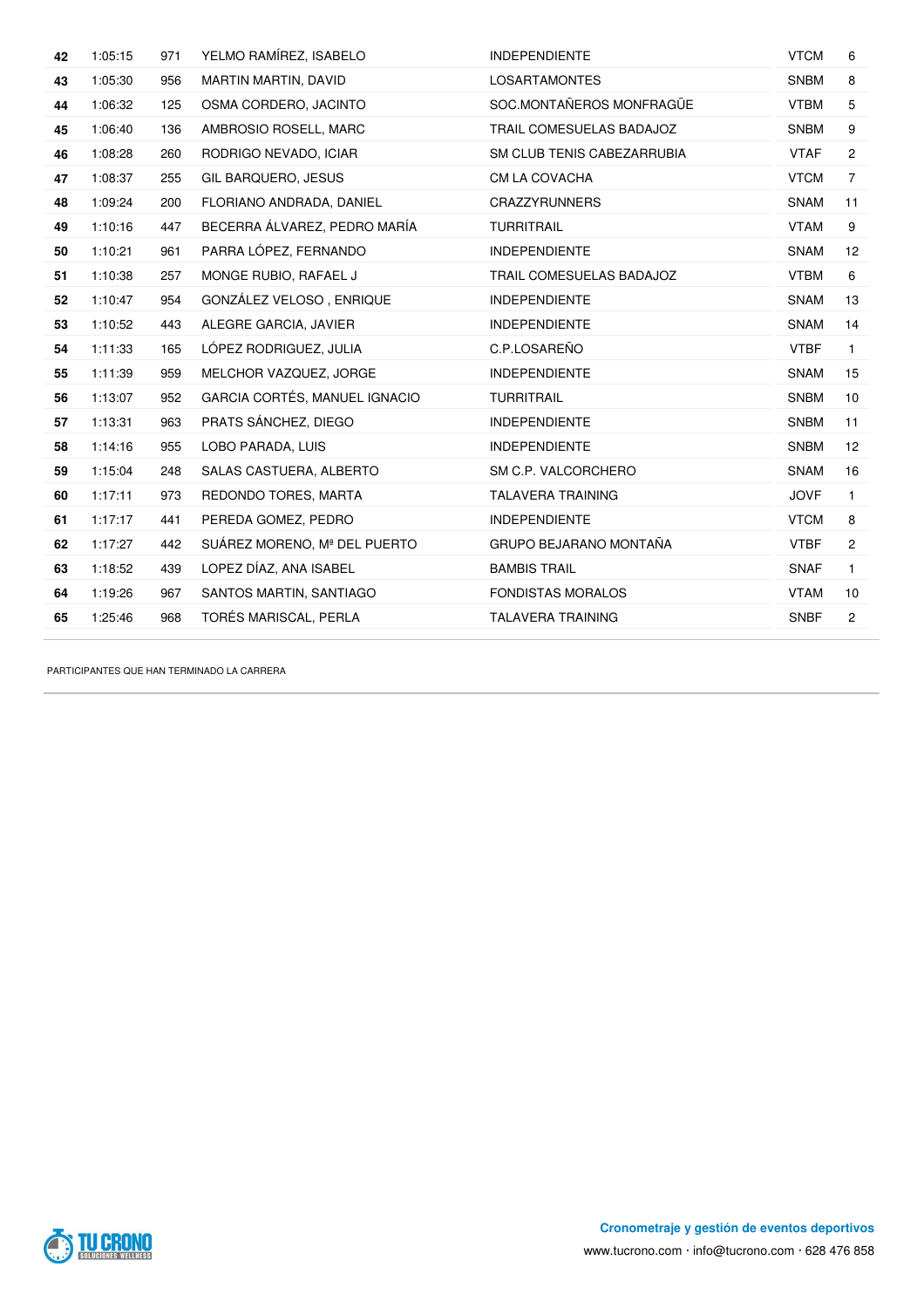

## **III KILÓMETRO VERTICAL LOSAR DE LA VERA**

## **CLASIFICACION GENERAL**

| Pos            | <b>Tiempo</b> | <b>Dorsal</b> | Participante                      | Club/Equipo                 | Categ.      | P/C            |
|----------------|---------------|---------------|-----------------------------------|-----------------------------|-------------|----------------|
| 1              | 1:29:02       | 254           | AMOR VÉLIZ, RAÚL                  | CLUB ESCALADA CEREZAWALL    | <b>VTAM</b> | 1.             |
| 2              | 1:30:58       | 262           | HERNÁNDEZ CALZADO, JORGE          | <b>CD PAPORROS-BTT</b>      | SNAM        | 1              |
| 3              | 1:31:36       | 446           | BARRADO GONZALEZ, VICTOR          | <b>INDEPENDIENTE</b>        | <b>SNAM</b> | 2              |
| 4              | 1:32:34       | 100           | VERGEL MORENO, PEDRO              | SM DE TORREJONCILLO         | <b>VTAM</b> | $\overline{c}$ |
| 5              | 1:33:10       | 106           | CARO BARROSO, CARLOS              | TRAIL COMESUELAS BADAJOZ    | VTAM        | 3              |
| 6              | 1:33:50       | 437           | FERNÁNDEZ DE LA CALLE, JOSUÉ      | SALAMANCA RAIDS & TRAILS R. | <b>JOVM</b> | 1              |
| $\overline{7}$ | 1:35:09       | 445           | ANES ORELLANA, ANDRES             | <b>KEWAY</b>                | <b>VTCM</b> | $\mathbf{1}$   |
| 8              | 1:35:34       | 261           | SANCHEZ ANTON, ALBERTO            | SM DE TORREJONCILLO         | <b>SNAM</b> | 3              |
| 9              | 1:35:36       | 12            | TORRALVO MANZANO, DIONISIO        | CM LA COVACHA               | <b>VTBM</b> | 1              |
| 10             | 1:35:55       | 256           | MATEOS BLAZQUEZ, MARIO ISAAC      | <b>INDEPENDIENTE</b>        | <b>VTAM</b> | 4              |
| 11             | 1:37:11       | 970           | VAZQUEZ DOMINGUEZ, SERGIO         | AACB                        | <b>VTAM</b> | 5              |
| 12             | 1:37:30       | 222           | PEREIRA, RUBEN                    | <b>INDEPENDIENTE</b>        | SNBM        | 1.             |
| 13             | 1:37:53       | 450           | DÍAZ HORNERO, JOSÉ                | <b>INDEPENDIENTE</b>        | <b>VTCM</b> | 2              |
| 14             | 1:37:57       | 957           | MARTIN RODERA, RUBEN              | <b>NAVALMARATON</b>         | <b>SNAM</b> | 4              |
| 15             | 1:38:37       | 16            | IZQUIERDO GARCIA, LUIS MIGUEL     | <b>INDEPENDIENTE</b>        | <b>VTBM</b> | 2              |
| 16             | 1:40:28       | 91            | SÁNCHEZ SÁNCHEZ, JUAN CARLOS      | CD U LAGARTU RUNNING        | <b>VTCM</b> | 3              |
| 17             | 1:40:42       | 438           | SANCHEZ CARRASCO, JUAN CARLOS     | CD U LAGARTU RUNNING        | <b>VTAM</b> | 6              |
| 18             | 1:41:11       | 953           | GONZALEZ CASTAÑO, ISMAEL          | 26 MILLAS                   | SNAM        | 5              |
| 19             | 1:41:16       | 54            | GILGADO NOGALES, FRANCISCO MANUEL | CA LA SERENA                | <b>JOVM</b> | 2              |
| 20             | 1:42:50       | 117           | GUEDELHA GARCIA, DAVID            | AD IES GREGORIO MARAÑÓN     | <b>JOVM</b> | 3              |
| 21             | 1:43:06       | 69            | MENDEZ RUBIO, PACO                | TRAIL COMESUELAS BADAJOZ    | <b>SNAM</b> | 6              |
| 22             | 1:43:20       | 65            | LOPEZ GONZALEZ, SEBASTIAN         | GRP. PLACENTINO MONTAÑA     | <b>SNBM</b> | 2              |
| 23             | 1:43:34       | 96            | RODILLA GIL, JOSE ANTONIO         | AD IES GREGORIO MARAÑÓN     | <b>VTBM</b> | 3              |
| 24             | 1:45:54       | 258           | PARRA RIVERO, DAVID               | <b>INDEPENDIENTE</b>        | <b>SNBM</b> | 3              |
| 25             | 1:45:59       | 149           | DÍAZ ALÍAS, JOSE MARÍA            | CA TRUJILLO                 | <b>VTBM</b> | 4              |
| 26             | 1:46:02       | 67            | MARTIN SALES, JUAN PABLO          | SM DE TORREJONCILLO         | SNBM        | 4              |
| 27             | 1:47:33       | 449           | DEL SOLAR ACEDO, DANIEL           | <b>INDEPENDIENTE</b>        | <b>VTAM</b> | 7              |
| 28             | 1:47:46       | 215           | MARTIN ARAGON, JOSE MARIA         | SM DE TORREJONCILLO         | <b>VTCM</b> |                |
| 29             | 1:47:46       | 220           | ORDUÑEZ AMIGO, JAVIER             | SM DE TORREJONCILLO         | <b>VTAM</b> | 8              |
| 30             | 1:47:59       | 972           | PILA VILLAROCHA, MARIA MERCEDES   | <b>TIERRA TRAGAME</b>       | <b>SNBF</b> | 1.             |
| 31             | 1:50:09       | 209           | HERNÁNDEZ HORNERO, ANTONIO        | SM C.P. VALCORCHERO         | <b>VTCM</b> | 5              |
| 32             | 1:50:19       | 136           | AMBROSIO ROSELL, MARC             | TRAIL COMESUELAS BADAJOZ    | <b>SNBM</b> | 5              |
| 33             | 1:50:25       | 259           | RAMOS DÍAZ, MARCOS                | CD U LAGARTU RUNNING        | <b>JOVM</b> | 4              |
| 34             | 1:52:37       | 213           | LUENGO ORTIZ, JOSE ANTONIO        | SM DE TORREJONCILLO         | SNAM        | 7              |
| 35             | 1:52:41       | 969           | TORRES GIRALT, JOSE LUIS          | <b>INDEPENDIENTE</b>        | <b>JOVM</b> | 5              |
| 36             | 1:53:03       | 164           | JARRÍN GARCÍA, MARI LUZ           | GRUPO PLACENTINO DE MONTAÑA | <b>VTAF</b> | 1.             |
| 37             | 1:53:14       | 958           | MARTINEZ, AITOR                   | <b>INDEPENDIENTE</b>        | <b>SNBM</b> | 6              |
| 38             | 1:53:50       | 971           | YELMO RAMÍREZ, ISABELO            | <b>INDEPENDIENTE</b>        | <b>VTCM</b> | 6              |
| 39             | 1:54:22       | 956           | MARTIN MARTIN, DAVID              | <b>LOSARTAMONTES</b>        | <b>SNBM</b> | 7              |
| 40             | 1:55:37       | 125           | OSMA CORDERO, JACINTO             | SOC.MONTAÑEROS MONFRAGÜE    | <b>VTBM</b> | 5              |
| 41             | 1:55:52       | 444           | ALVAREZ OTERO, ESTEBAN            | INDEPENDIENTE               | <b>SNBM</b> | 8              |



**Cronometraje y gestión de eventos deportivos**